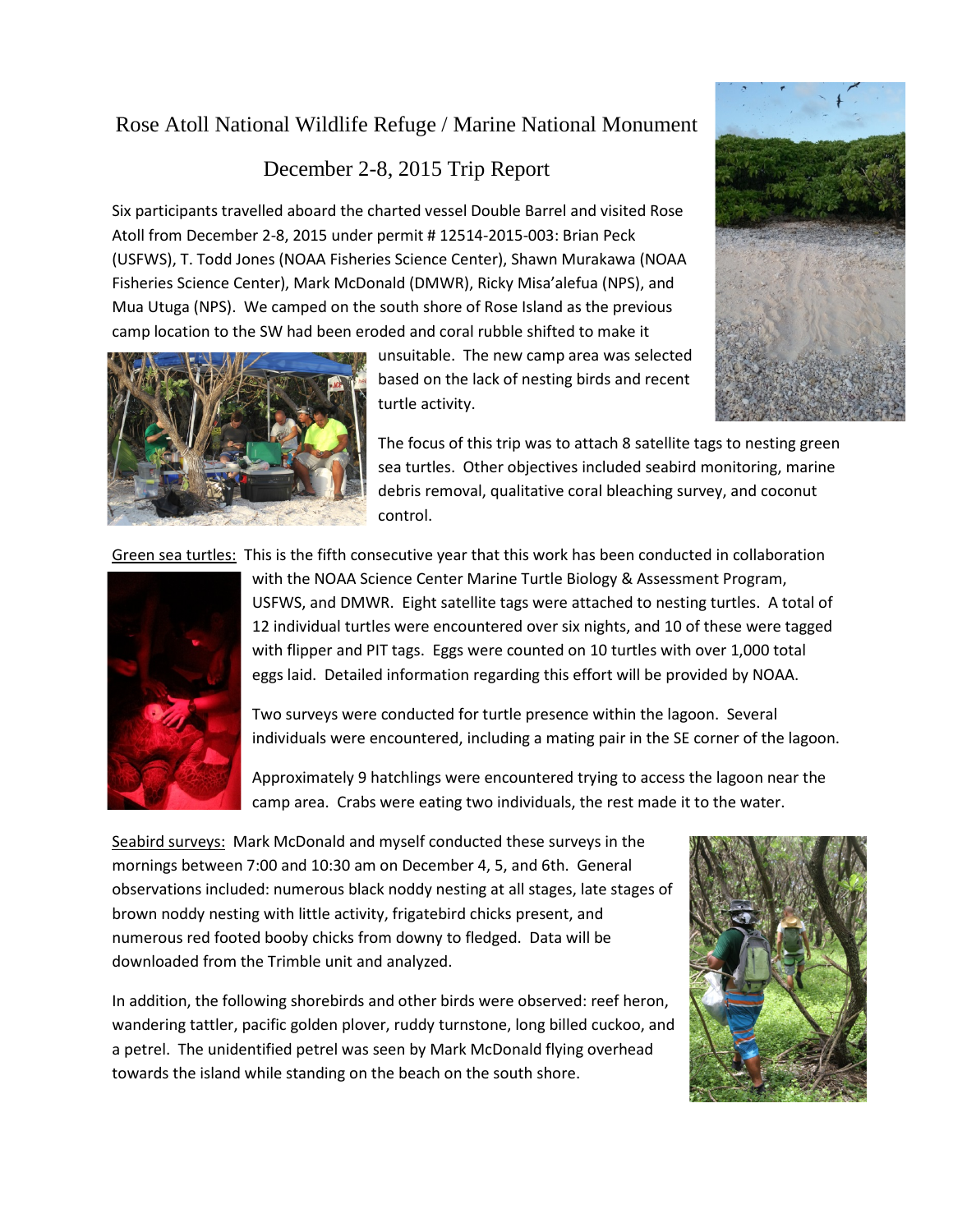Marine Debris and Trespass: Approximately 4 garbage bags of trash were collected over the course of



the trip. The amount of trash present along the beach strand was much less than in October. Some trash from the interior of the island was collected, including some of the leftover PVC pipes used for rat poison and PVC pipe used for survey stakes. Some of this had previously been piled up under a Pisonia tree. A FAD float was collected from Sand Island. A large rope approximately 3" diameter and 30' long was collected from the west shore of Rose Island.



Evidence of trespass was detected. This consisted of a concrete cinder block on the sand flat on the NW corner of Rose Island. Directly onshore from this location, a woman's bikini top was found tied to a Tournefortia shrub. Most likely the cinder block was used as an anchor for a dinghy from a yacht or a small boat that had entered into the lagoon.

In addition, a balled up length of monofilament fishing line (approximately 15 lb test) was found on a coral head close to the south shore of Rose Island.

Coral Bleaching: Snorkel surveys were conducted at various points in the lagoon both at the pinnacles and reef flats. Some bleaching was present, approximately at the same level as October 2015. It appeared most corals were recovering from a past bleaching event, it didn't appear fresh.



Coconut Control: Coconuts were cut down by machete on December 4, 6, and 7th. A total of 712 small trees and 7 medium trees (without nuts) were cut down. Several patches of small trees were left as tropicbird nests or juveniles were present. All large trees were left standing.

## Miscellaneous Observations:

- 1) A large flock of birds was observed feeding approximately  $\frac{1}{2}$  mile offshore as we left the atoll on December 8, most likely over a school of tuna.
- 2) Several small pieces of basalt rocks were found at various locations on the beach at Rose Island. A large two foot long smooth piece of basalt was found about 200' inland on Rose Island. I called David Herdrich, ASG Archaeologist, via satellite phone. He said that he knew about this artifact and it will be included in his report which is due within the month.
- 3) Several blacktip reef sharks were observed inside of the lagoon. Two gray reef sharks were observed at the outside edge of the ava.
- 4) Four Pisonia trees were located, two large trees with dead tops and two younger trees, approximately 25' high. All trees had new growth and had scale insects present but not overwhelming. Small patches of rot were